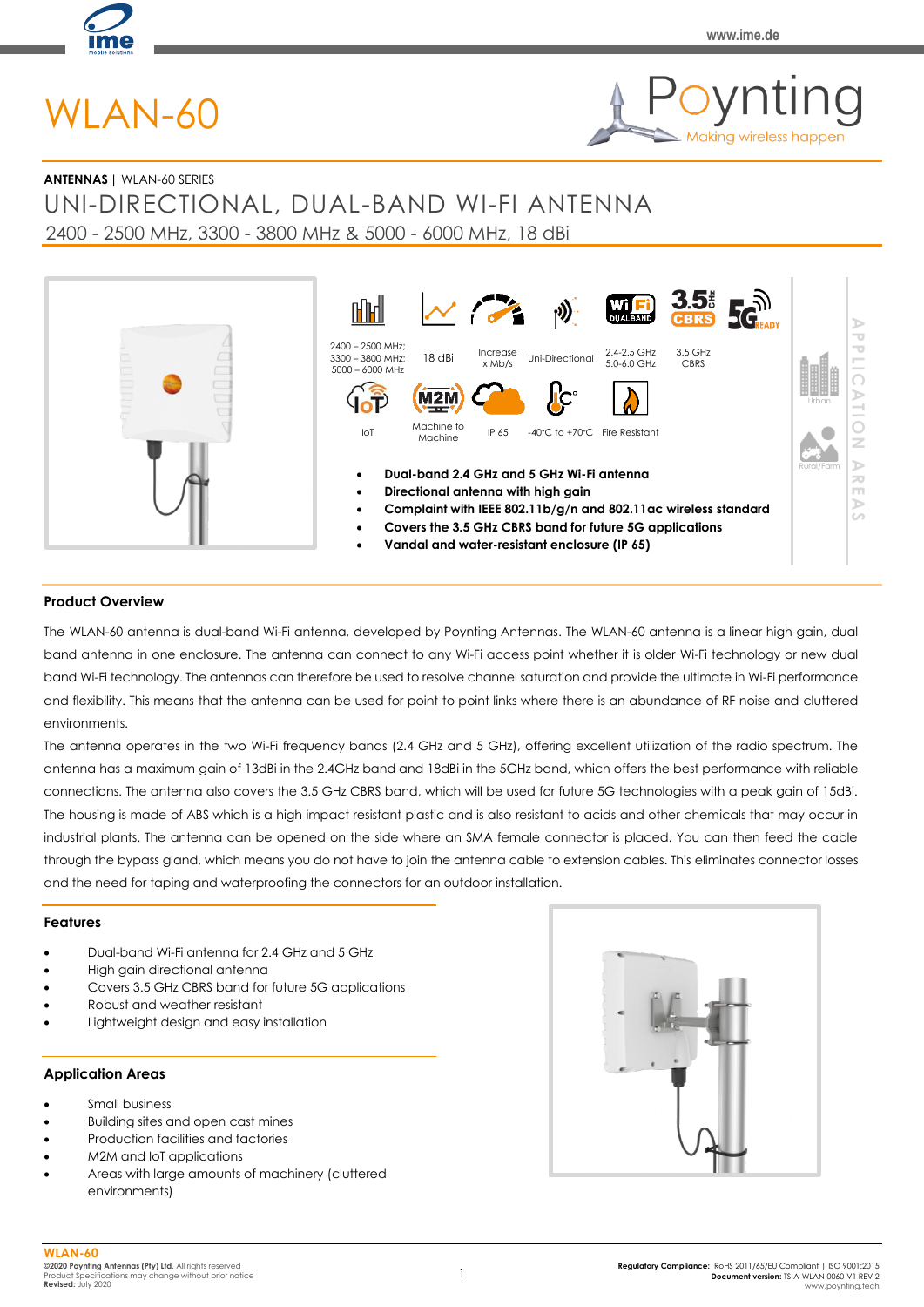

# **Frequency Bands**

The WLAN-60 is a directional antenna that works from 2400 – 2500 MHz | 3300 – 3800 MHz | 5000 – 6000 MHz



#### **Antenna Overview**

|                          | <b>DUALBAND</b>   |
|--------------------------|-------------------|
| Ports                    |                   |
| SISO / MIMO              | SISO              |
| <b>Frequency Bands</b>   | $2400 - 2500$ MHz |
|                          | $3300 - 3800$ MHz |
|                          | $5000 - 6000$ MHz |
| Polarisation             | Linear Vertical   |
| <b>Peak Gain</b>         | 18 dBi            |
| <b>Coax Cable Type</b>   | N/A               |
| <b>Coax Cable Length</b> | N/A               |
| <b>Connector Type</b>    | SMA (F)           |

*\*The connector is factory mounted to the antenna*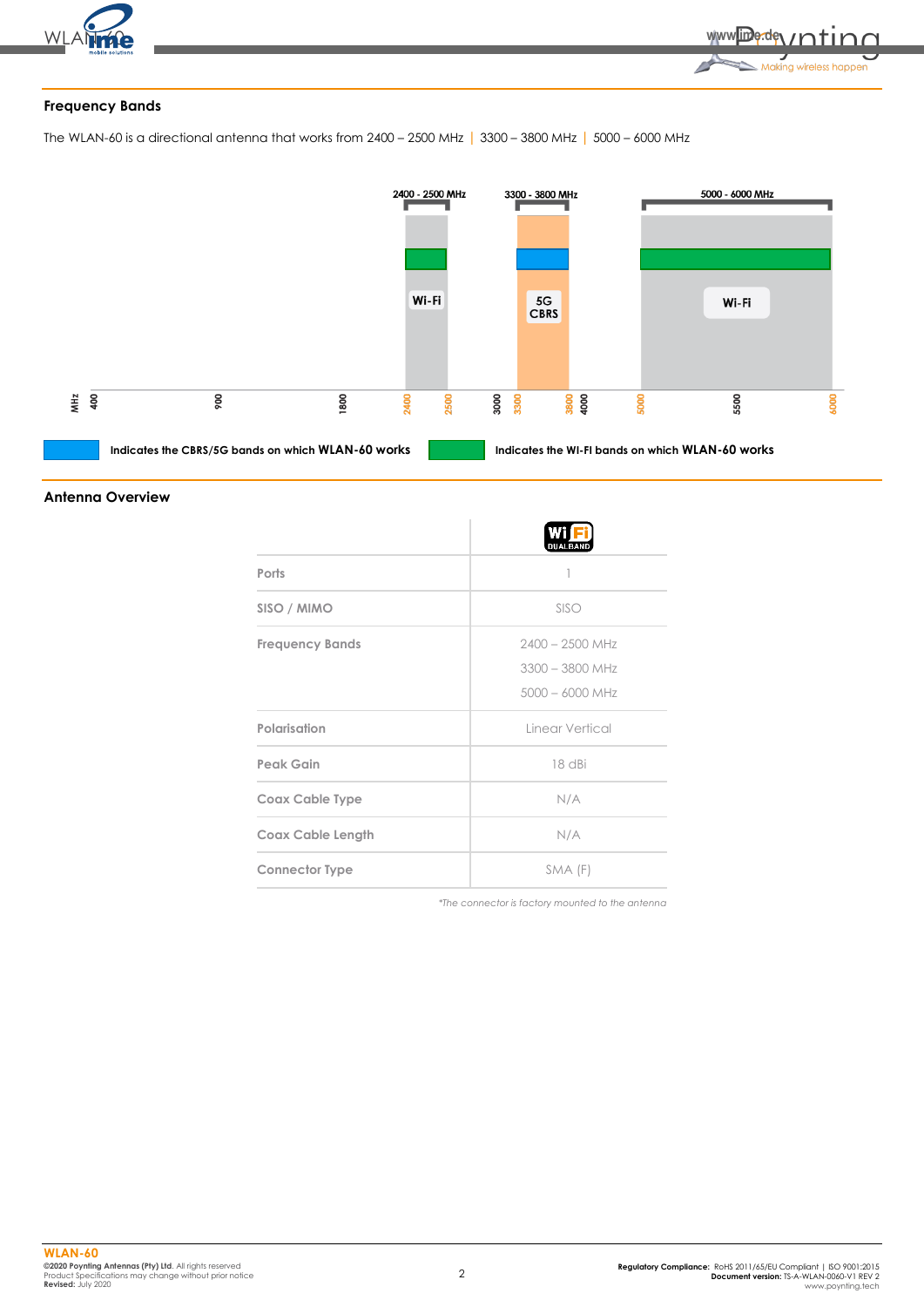

| www.jime.dev/ntinn |  |
|--------------------|--|
|                    |  |
|                    |  |

| Making wireless happen |  |  |
|------------------------|--|--|
|                        |  |  |

| <b>Electrical Specifications</b> |                                                                            |
|----------------------------------|----------------------------------------------------------------------------|
| Frequency bands:                 | $2400 - 2500$ MHz<br>$3300 - 3800$ MHz<br>$5000 - 6000$ MHz                |
| Gain (max):                      | 13 dBi @ 2400-2500 MHz<br>15 dBi @ 3300-3800 MHz<br>18 dBI @ 5000-6000 MHz |
| VSWR:                            | 2.5:1                                                                      |
| Feed power handling:             | 10 W                                                                       |
| Input impedance:                 | 50 Ohm (nominal)                                                           |
| Polarisation:                    | Linear Vertical                                                            |
| Coax cable loss:                 | N/A                                                                        |
| DC short:                        | Yes                                                                        |
| <b>Product Box Contents</b>      |                                                                            |
| Antenna:                         | A-WLAN-0061-V1                                                             |
| <b>Mounting bracket:</b>         | Cast aluminium swivel bracket                                              |
| <b>Ordering Information</b>      |                                                                            |
| <b>Commercial name:</b>          | WLAN-60                                                                    |
| Order product code:              | A-WLAN-0060-V1                                                             |
| <b>EAN number:</b>               | 0707273469571                                                              |
|                                  |                                                                            |

# **Mechanical Specifications**

| <b>Product dimensions</b>   | 240 mm x 240 mm x 60 mm |
|-----------------------------|-------------------------|
| <b>Packaged dimensions:</b> | 260 mm x 280 mm x 80 mm |
| Weight:                     | 0.76 Kg                 |
| Packaged weight:            | 1.334 Ka                |
| Radome material:            | ABS (Halogen Free)      |
| Radome colour:              | Cool Gray (1C)          |
| <b>Mounting Type:</b>       | Wall and Pole Mount     |

# **Environmental Specifications, Certification & Approvals**

| <b>Wind Survival:</b>                         | $\leq$ 160 km/h                     |
|-----------------------------------------------|-------------------------------------|
| Temperature Range (Operating):                | $-40^{\circ}$ C to $+70^{\circ}$ C  |
| <b>Environmental Conditions:</b>              | Outdoor/Indoor                      |
| Water ingress protection ratio/standard:      | IP 65                               |
| Salt Spray:                                   | MIL-STD 810F/ASTM B117              |
| <b>Operating Relative Humidity:</b>           | Up to 98%                           |
| <b>Storage Humidity:</b>                      | 5% to 95% - non-condensing          |
| <b>Storage Temperature:</b>                   | $-40^{\circ}$ C to $+70^{\circ}$ C  |
| <b>Enclosure Flammability Rating:</b>         | <b>UL 94-HB</b>                     |
| Impact resistance:                            | <b>IK 08</b>                        |
| <b>Product Safety &amp;</b><br>Environmental: | Complies with CE and RoHS standards |

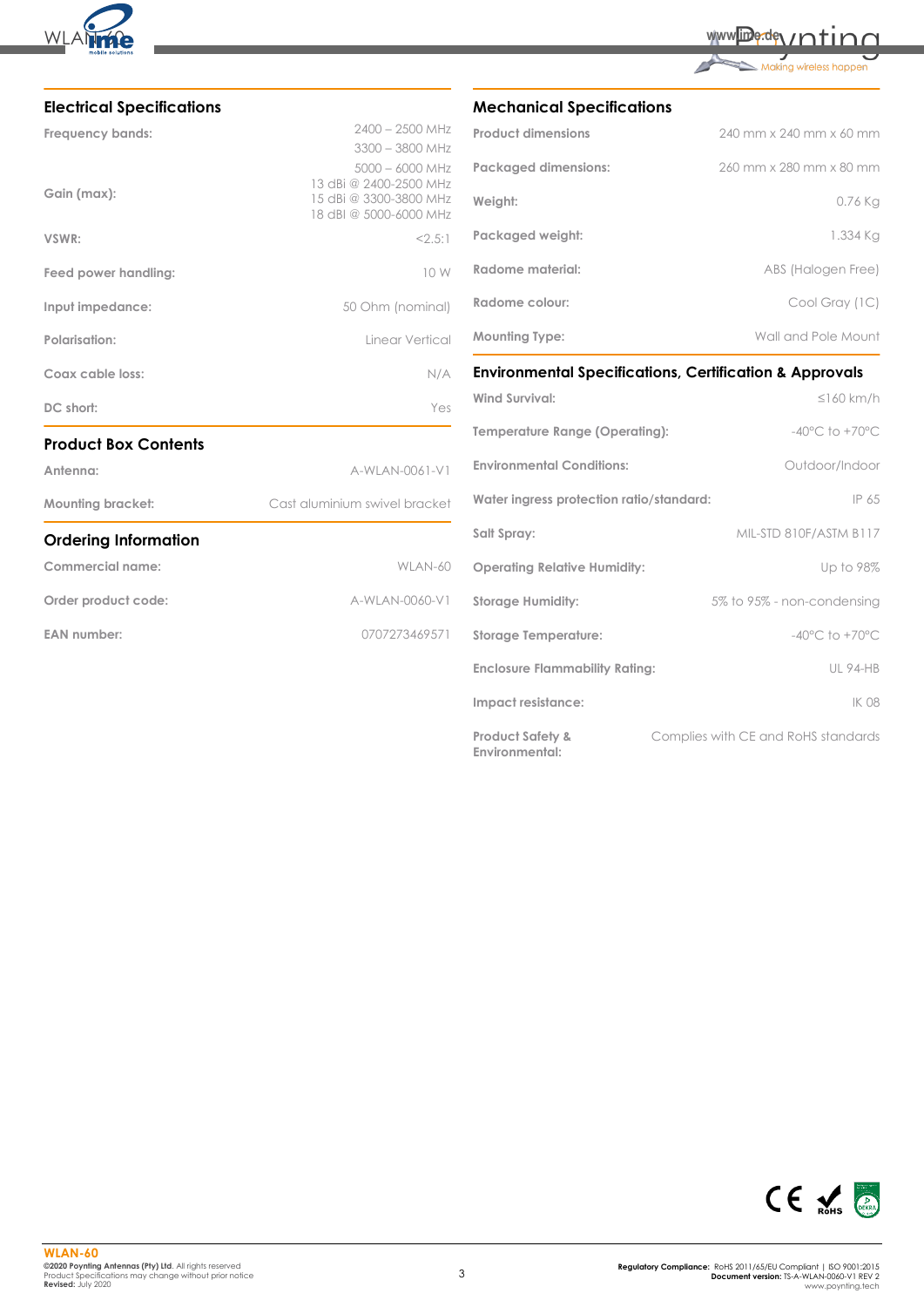

#### **Antenna Performance Plots**



#### **Voltage Standing Wave Ratio (VSWR)**

VSWR is a measure of how efficiently radio-frequency power is transmitted from a power source, through a transmission line, into a load. In an ideal system, 100% of the energy is transmitted which corresponds to a VSWR of 1:1.

The WLAN-60 delivers superior performance across all bands with a VSWR of <2.5:1.

#### **GAIN (EXCLUDING CABLE LOSS**



#### **Gain\* in dBi**

18 dBi is the peak gain across all bands from 2400-2500 MHz, 3300-3800 MHz and 5000-6000MHz.

| Gain @ 2400 - 2500 MHz:   | 13 dBi |
|---------------------------|--------|
| Gain @ $3300 - 3800$ MHz: | 15 dBi |
| Gain @ 5000 - 6000 MHz:   | 18 dBi |

*\*Antenna gain measured with polarisation aligned standard antenna*

# **Technical Drawings**

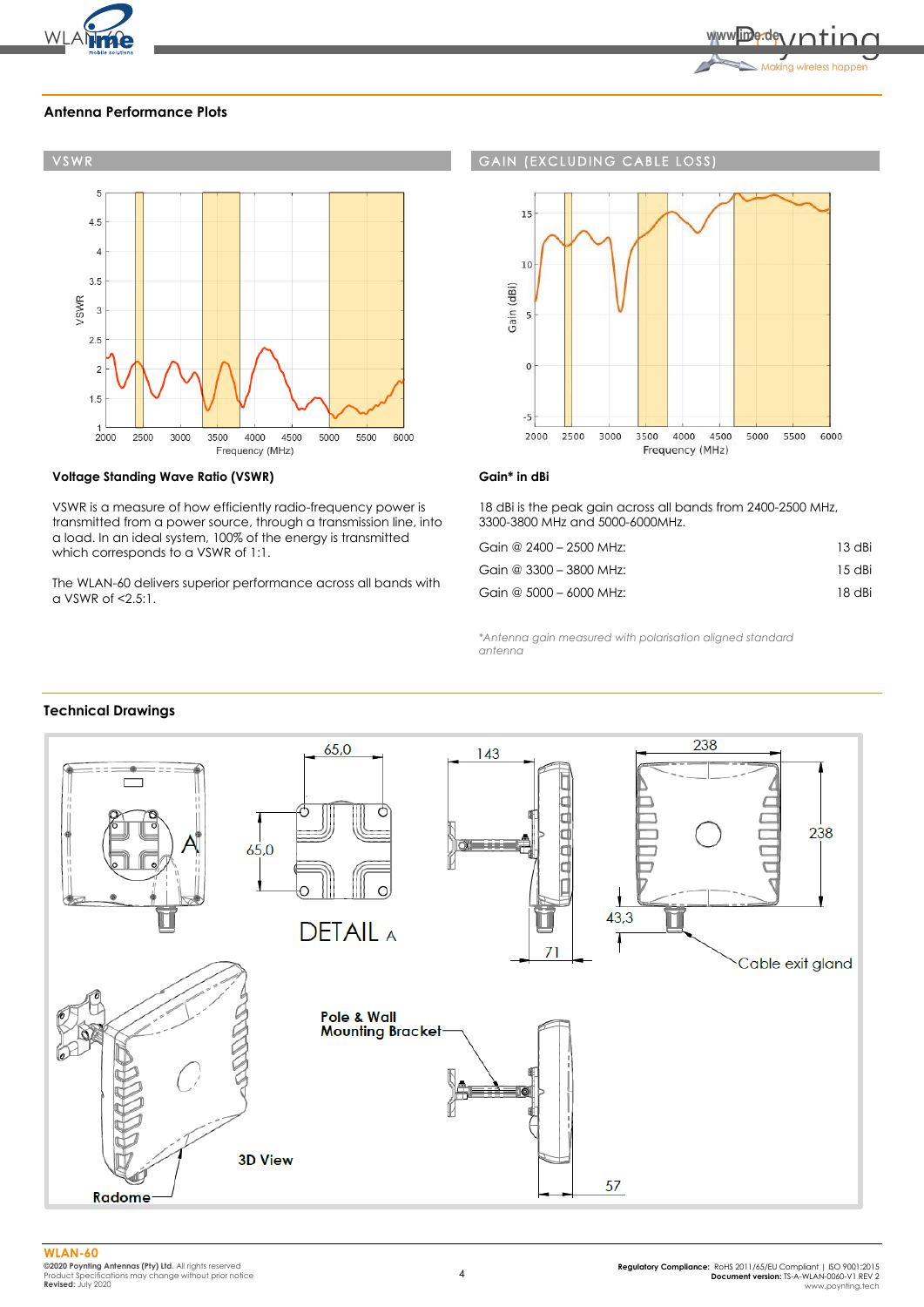

www.ime.dev.ntinn **September 2004** 

# **Radiation Patterns**

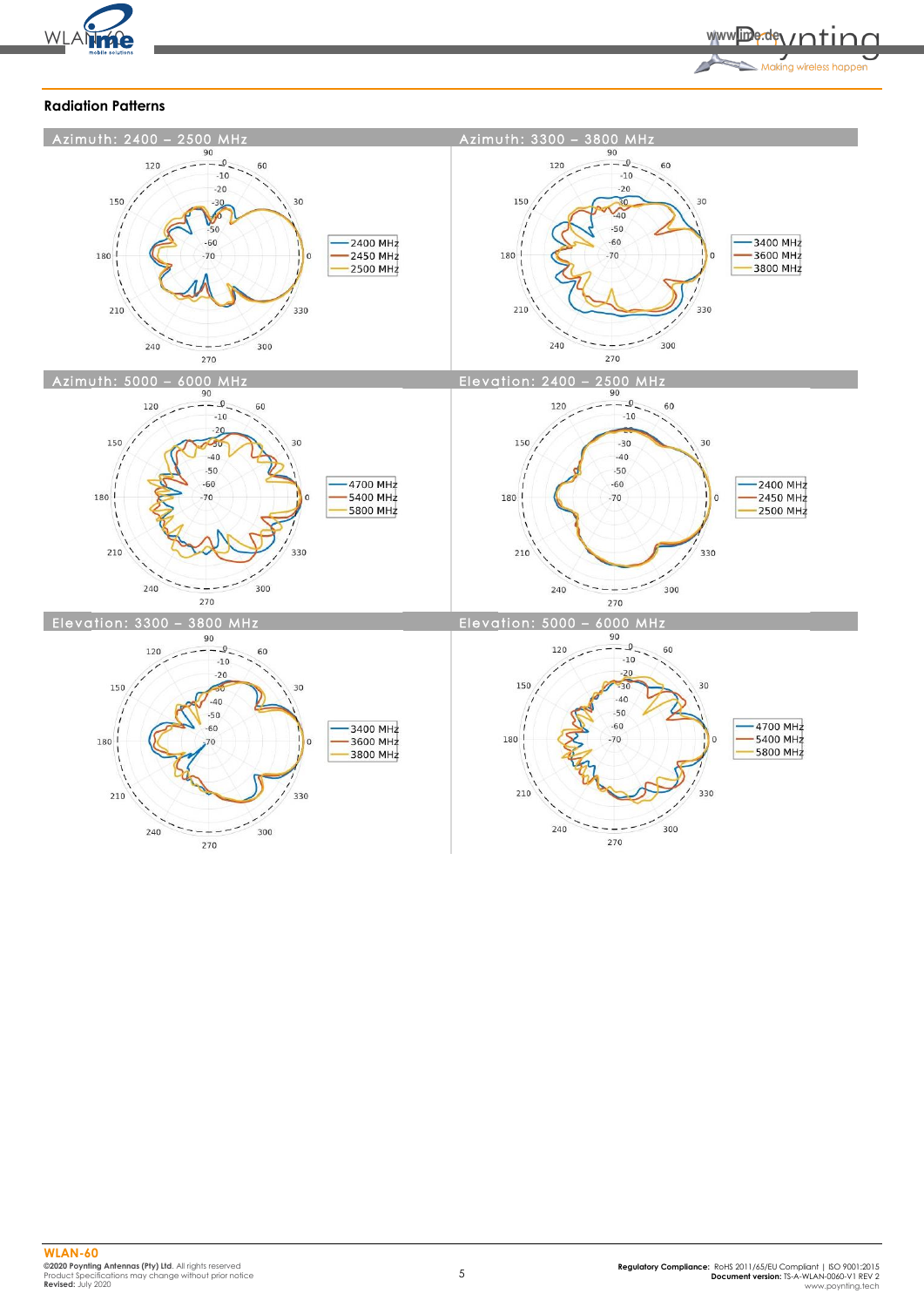



# **Mounting Options**



#### **Pole Mount**

Wall/pole mount bracket included

# **Wall Mount**

Wall/pole mount bracket included